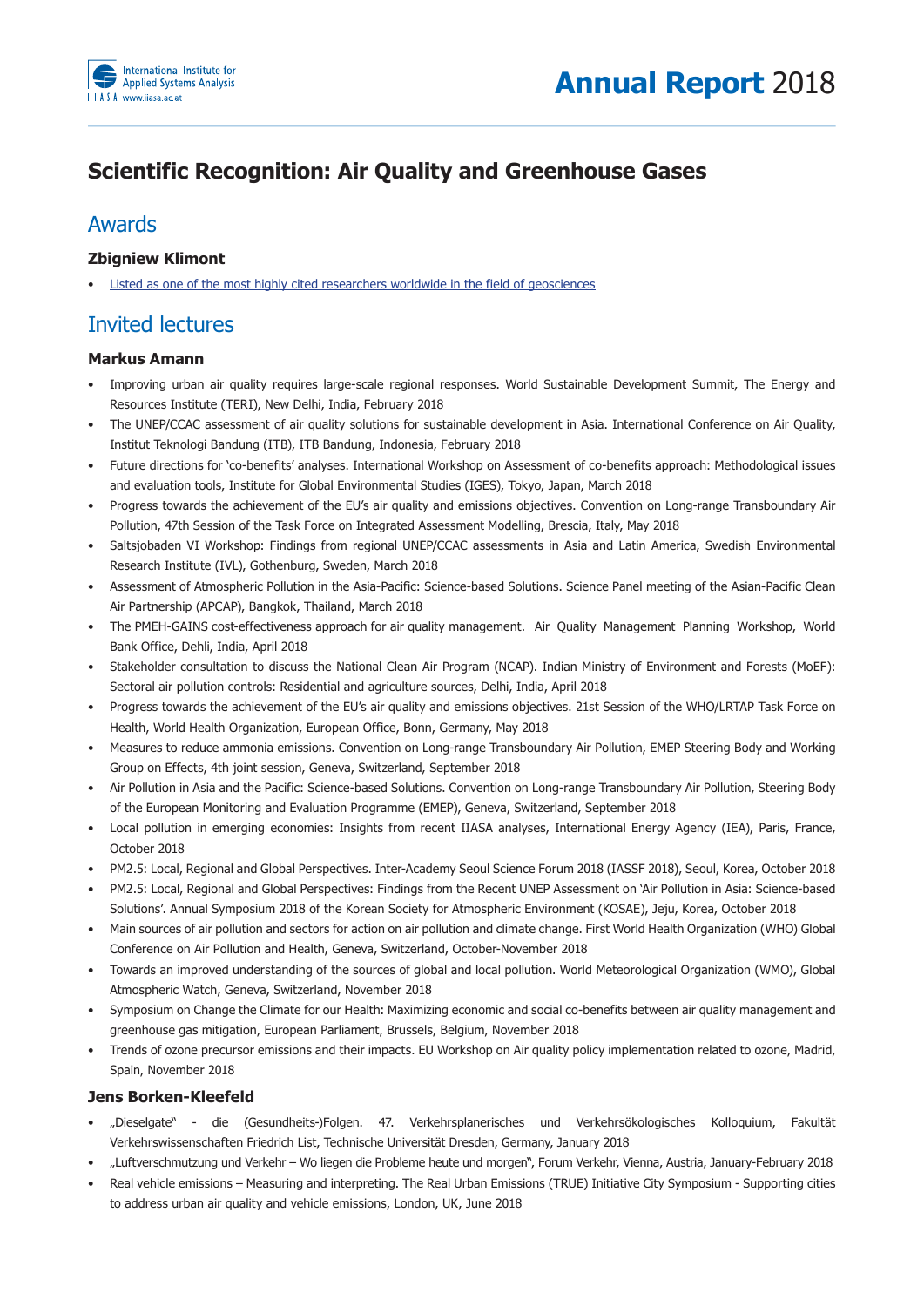# **Janusz Cofala**

- Measures to mitigate air pollution from international shipping on European Seas. Saltsjoebaden VI Workshop, Swedish Environmental Protection Agency and IVL Swedish Environmental Research Institute in close collaboration with the Convention on Long-range Transboundary Air Pollution (CLRTAP), Gothenburg, Sweden, March 2018
- Reduction of emissions from household sector and its role in achieving of emission ceilings from the NEC Directive. Workshop on Air pollution from residential burning – implementation of European and national legislation, Deutsche Umwelthilfe, Budapest, Romania, February 2018
- Options to decrease air pollution from international shipping on European seas. Regional Workshop on Ratification and Effective Implementation of MARPOL Annex VI. Regional Marine Pollution Emergency Response Centre for the Mediterranean Sea (REMPEC), Valletta, Malta, December 2018

### **Lena Hoglund-Isaaksson**

- Methane emissions from oil and gas systems globally and in the EU. DG-ENE Workshop, Brussels, Belgium, March 2018
- The role of non-CO2 GHGs in EU28: results of the GAINS model. DG-CLIMA, Brussels, Belgium, June 2018

#### **Zbigniew Klimont**

- International workshop on Assessment of co-benefit approach: Methodological issues and evaluation tools. Ministry of the Environment, Japan and Institute for Global Environmental Strategies (IGES) in collaboration with The Japan Committee for International Institute for Applied Systems Analysis, IGES Tokyo Office, Japan, March 2018
- Meeting of the European Solvents Downstream Users Coordination (ESVOC) Group, CEFIG Office, Brussels, Belgium, June 2018
- Workshop Combating Climate Change by Reducing Emissions of Short-Lived Climate Pollutants: Perspectives on Science, Law and Policy and to participate in the ClimaSlow Advisory Board meeting. University of Eastern Finland (ClimaSlow Project), Helsinki, Finland, August 2018
- Clean Air Working Group meeting. European Environmental Bureau (EEB), Brussels, Belgium, October 2018

#### **Max Posch**

• Past, Present and Future of Critical Loads – European Perspective. Scientific Symposium and Fall Meeting of the U.S. National Atmospheric Deposition Program (NADP), Albany, NY, USA, November 2018

#### **Pallav Purohit**

• Temperature, environmental, and development impacts – benefits of HFC phasedown with enhanced cooling efficiency. UNEP/DTU Partnership, UN City Copenhagen, Denmark, June 2018

### **Fabian Wagner**

- Fokus 2050 | Zukunftsszenarien zur Nachhaltigkeit. Studienstiftung des deutschen Volkes, Vienna, Austria, January 2018
- Linking Low Carbon Futures with Air Quality Improvements, Health and other SDGs, 2nd Expert Strategic Dialogue on Modelling for Long-term Development, Beijing, China, March 2018
- China's Mid-Century strategy for climate mitigation Framing and methodologies. Joint workshop by the Chinese Energy Foundation, the Pathways platform, and the International Energy Agency (IEA), Beijing, China, March 2018
- Air pollution Challenges and solutions. Model United Nations Conference on Environment and Development, Vienna, Austria, April 2018
- Integrated air pollution modeling across scales. Integrated Assessment Modelling: A synthesis of the salient dimensions, confronting challenges and opportunities, Brescia, Italy, May 2018
- Modeling Environmental Policies and Interventions. International Symposium on Integrative Modelling in Sustainability Systems Research, Kassel, Germany, May 2018
- Integrated assessment model GAINS to address regional air pollution. Ministry of Environment, Jerusalem, Israel, June 2018
- Bridging science and policy. The Porter School at of Environmental Studies, Tel Aviv, Israel, June 2018
- The uses and misuses of optimization in policy supporting integrated assessment modeling: Experiences from the GAINS model. Spring Meeting of the Korean Society of Climate Change Research, Jeju Island, Korea, June 2018
- GAINS optimization: Rationale and implementation. Konkuk University, Seoul, June 2018

### **Wilfried Winiwarter**

Nitrogen budgets: New insights in environmental transfers of reactive nitrogen compounds. NARO-MARCO International Symposium on Nitrogen Cycling and Its Environmental Impacts in East Asia, 2nd International Conference of Nitrogen Cycling and Its Environmental Impacts in East Asia, Tsukuba, Japan, November 2018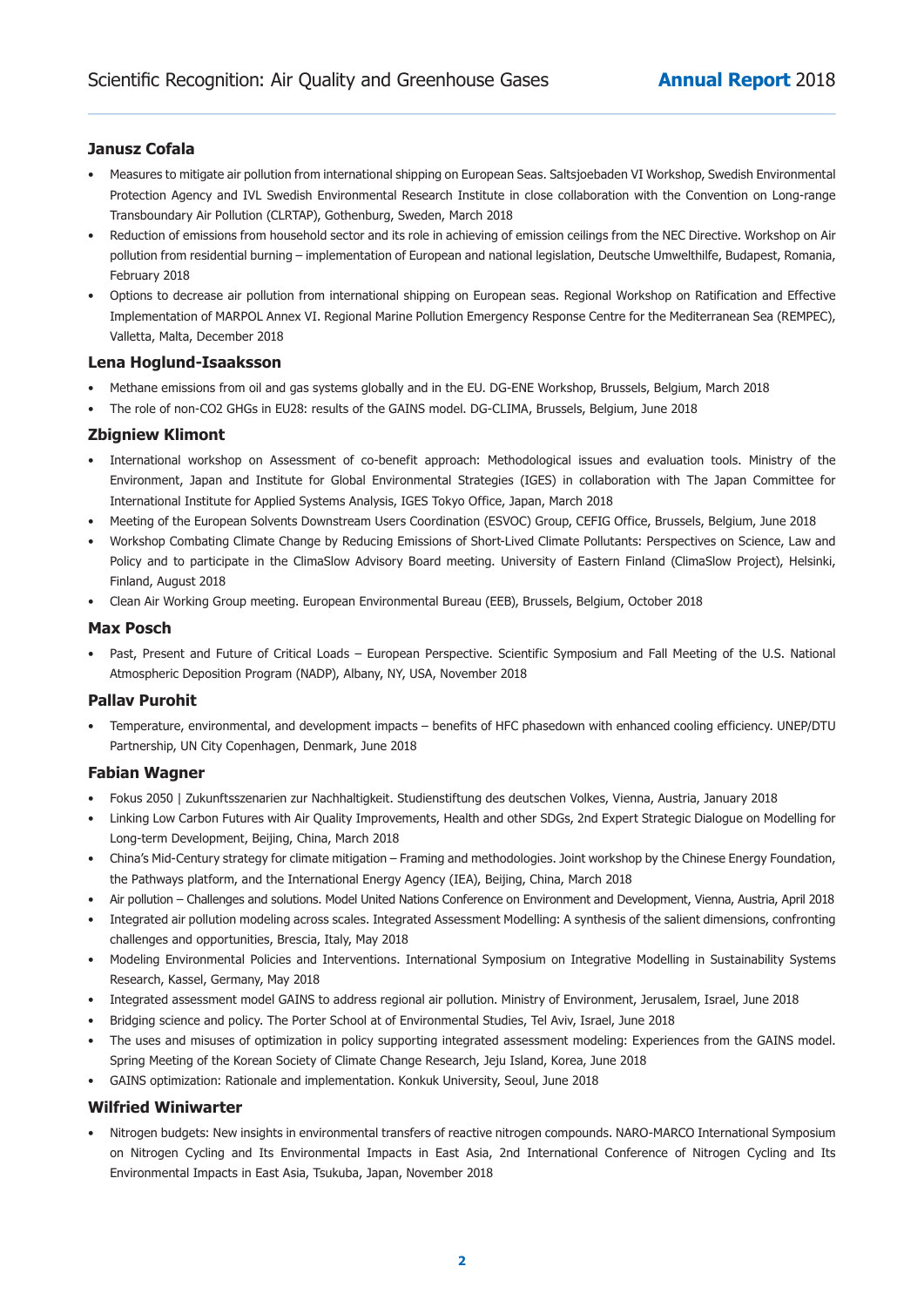- Extending SSP storylines to cover reduction of nitrogen pollution: The scenario approach of the International Nitrogen Management System (INMS). Workshop 6 Storylines for European Agriculture of the Landscape 2018 conference, Berlin-Adlershof, Germany, March 2018
- Future emissions and emission reduction scenarios for N2O using IIASA's GAINS model. Potsdam Institute for Climate Impact Research (PIK), Potsdam, Germany, March 2018
- EPNB Guidance Document and its annexes. Workshop on German Nitrogen Budget, German Environment Agency (UBA), Berlin, Germany, May 2018
- Keeping the Earth System within safe boundaries: Technological challenges for the global Nitrogen cycle. Symposium on Empowering innovation tomorrow by basic research today. Austrian Institute of Technology, Vienna, Austria, June 2018
- Developing European emission ceilings and the context of agricultural activities: Emissions, scenarios, abatement. Center for Agricultural Resources Research, CAS, Shijiazhuang, China, November 2018
- Future emissions and emission reduction scenarios for N2O using IIASA's GAINS model. National Institute for Environmental Studies (NIEAS), Tsukuba, Japan, November 2018

# Organized events

### **Jens Borken-Kleefeld**

• Coorganisor of Laxenburger Energie- und Klimatag 2018. Gemeinde Laxenburg and IIASA, Laxenburg, Austria, May 2018

### **Janusz Cofala**

• Coorganizer with UN-CLRTAP secretariat of a GAINS training workshop for the EECCA countries. IIASA, Laxenburg, Austria, October 2018

# **Zbigniew Klimont**

- GAINS training workshop for Vietnamese Academy of Science and Technology (VAST) experts. IIASA/VAST, Laxenburg, Austria, April 2018
- First annual workshop of the EU funded Black Carbon Action project. IIASA, Laxenburg, Austria, May 2018
- GAINS training and discussion workshop for the Vietnamese Academy of Science and Technology (VAST) experts. IIASA/VAST, Laxenburg, Austria, August 2018
- GAINS training workshop for the Chinese group of experts from CREAS (Beijing) and Hebei province (China) within the PMEH World Bank programme and GAINS application to the Jing-Jin-Ji region in China, World Bank. Laxenburg, Austria, September 2018
- Haze and biomass burning in Asia a systems perspective to reveal opportunities with benefits for long-term transformations. Conference organized under the joint project between IIASA and the Academy of Sciences Malaysia, Institut Teknologi Bandung (ITB), Bandung, Indonesia, October 2018
- GAINS training/discussion workshop with team from ITB in Bandung, Indonesia. Toyota Clean Air Project (TCAP) project, IIASA, Laxenburg, Austria, October 2018
- GAINS training workshop at the Vietnamese Academy of Science and Technology (VAST). Center for Training, Consultancy and Technology Transfer, Vietnam, October 2018

# **Pallav Purohit**

CEEW-IIASA roundtable on Pathways to achieving India's ambient air quality standards. Shakti Sustainable Energy Foundation, India Habitat Centre (IHC), New Delhi, March 2018

### **Fabian Wagner**

- Coconvened, Session GC43F: Linkages Between Climate Policies and Multiple Sustainable Development Goals. Annual Meeting of the Geosciences Union, Washington, DC, USA, December 2018
- Coconvened, Session U52A: Geoscience Impact in a Complex World: Successful Collaboration with Social Scientists. Annual Meeting of the Geosciences Union, Washington, DC, USA, December 2018

### **Wilfried Winiwarter**

• Coconvened, Session B034: Global and Regional Nitrous Oxide Budget: Data, Models, and Uncertainty. AGU Fall Meeting, Washington, DC, USA, December 2018

# **Advisory boards**

# **Markus Amann**

• Member of the Science Advisory Panel, Climate and Clean Air Coalition (CCAC)